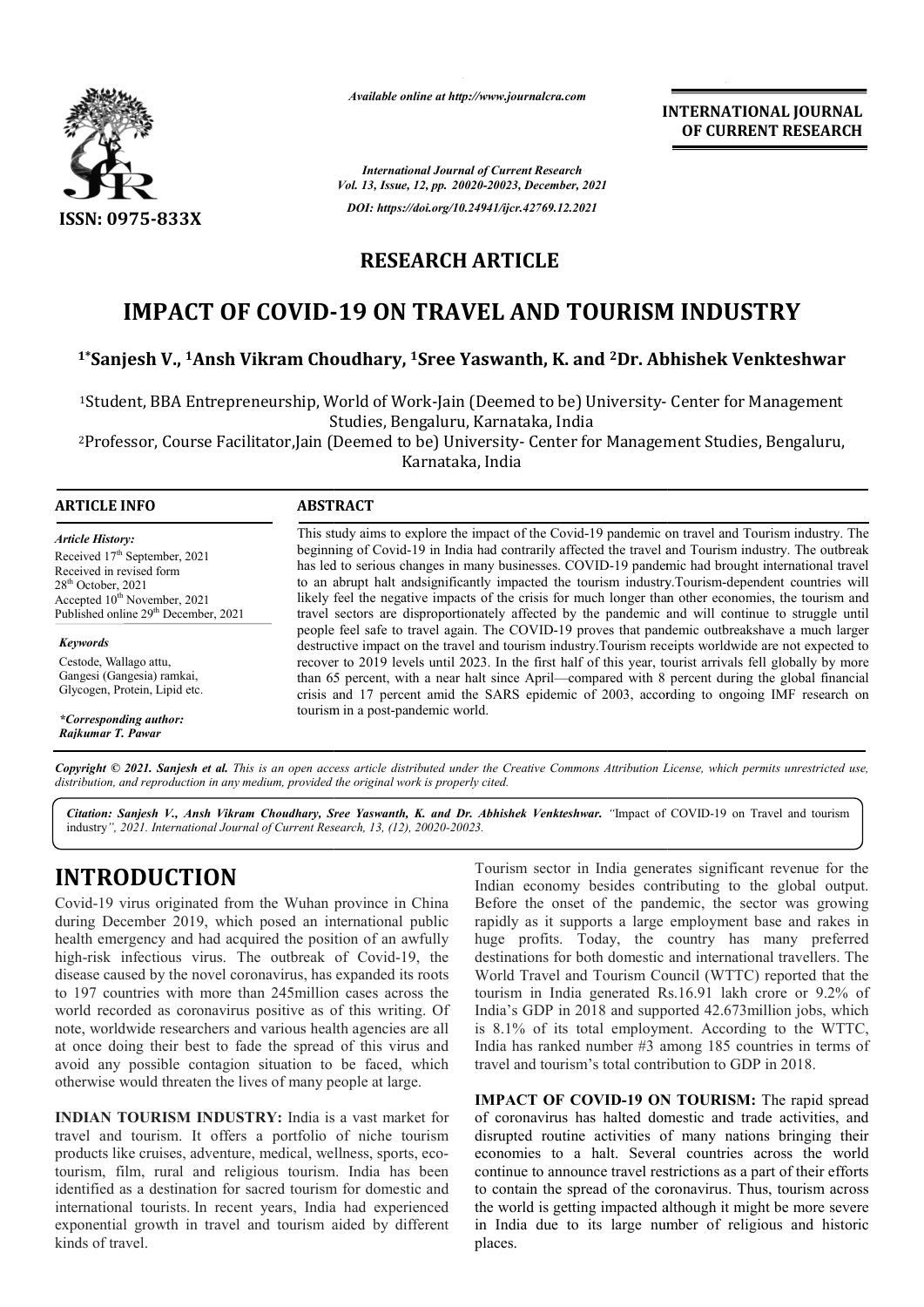Indian Association of Tour Operators (IATO) estimates the hotel, aviation and travel sector together may incur a loss of about ₹85 billion due to travel restrictions imposed on foreign tourists, which has resulted in large scale cancellations. Though domestic transport facilities are being made somewhat operations as of this writing, the social distancing norms will continue to impact tourism for the rest of the year. India's total foreign tourist arrivals (FTAs) stood at 10.9 million and the foreign exchange earnings stood at Rs 210,971 crore during 2019 with Maharashtra, Tamil Nadu, Uttar Pradesh, and Delhi accounting for about 60% of FTAs. However, now with travel restrictions in India for over 80 countries and the international flights being suspended (and domestic flights being operational with restrictions), the Indian domestic travellers and FTAs will witness a significant decline during 2020. The sector is staring at a potential job loss of around 38 million, which is around 70 percent of the total workforce. Even without regard to tourism, the cancellation of events (personal or business) will adversely impact the revenues of airlines, railways and buses. In addition, demand for petrol, oil and turbine fuel will substantially decline, thus affecting the petroleum and oil industries. The impact will be felt on both white and bluecollar jobs. Since airports would function at less than their normal capacity, it would impact the contract and temporary workers in the airports. All this shows the cascading effects of impact to the travel and tourism industry.

*The Origins of Tourism:* By the early 21st century, international tourism had become one of the world's most important economic activities, and its impact was becoming increasingly apparent from the Arctic to Antarctica. The history of tourism is therefore of great interest and importance. That history begins long before the coinage of the word tourist at the end of the 18th century. In the Western tradition, organized travel with supporting infrastructure, sightseeing, and an emphasis on essential destinations and experiences can be found in ancient Greece and Rome, which can lay claim to the origins of both "heritage tourism" (aimed at the celebration and appreciation of historic sites of recognized cultural importance) and beach resorts. The Seven Wonders of the World became tourist sites for Greeks and Romans. Pilgrimage offers similar antecedents, bringing Eastern civilizations into play. Its religious goals coexist with defined routes, commercial hospitality, and an admixture of curiosity, adventure, and enjoyment among the motives of the participants. Pilgrimage to the earliest Buddhist sites began more than 2,000 years ago, although it is hard to define a transition from the makeshift privations of small groups of monks to recognizably tourist practices.

**THE EFFECT ON INDIA:** India is a large market for travel and tourism. It offers a diverse portfolio of niche tourism products - cruises, adventure, medical, wellness, sports, MICE, eco-tourism, film, rural and religious tourism. India has been recognized as a destination for spiritual tourism for domestic and international tourists. In his Independence speech from Red Fort, Prime Minister Mr. Narendra Modi urged people to visit 15 domestic tourist destinations in India by 2022 to promote tourism. India ranked 34 in the Travel & Tourism Competitiveness Report 2019 published by the World Economic Forum. In WTTC's Economic Impact 2019 report, India's Travel & Tourism GDP contribution grew by 4.9%, which was the third highest after China and Philippines. Additionally, the report also highlights that between 2014- 2019,

India witnessed the strongest growth in the number of jobs created (6.36 million), followed by China (5.47 million) and the Philippines (2.53 million). The Ministry of Tourism has created a policy for development and promotion of caravan and caravan camping parks. On January 25, 2021, Union Tourism and Culture Minister Mr. Prahlad Singh Patel announced plan to develop an international-level infrastructure in Kargil (Ladakh) to promote adventure tourism and winter sports. The Ministry of Road Transport and Highways has introduced a new scheme called 'All India Tourist Vehicles Authorisation and Permit Rules, 2021', in which a tourist vehicle operator can register online for All India Tourist Authorisation/Permit. This permit will be issued within 30 days of submitting the application. In 2020, the travel & tourism industry's contribution to the GDP was US\$ 121.9 billion; this is expected to reach US\$ 512 billion by 2028. In India, the industry's direct contribution to the GDP is expected to record an annual growth rate of 10.35% between 2019 and 2028. In 2020, the Indian tourism sector accounted for 31.8 million jobs, which was 7.3% of the total employment in the country. By 2029, it is expected to account for about 53 million jobs. International Tourists arrival is expected to reach 30.5 billion by 2028. e-Visa facility was offered to 171 countries as of March 2021. The government introduced a scheme to boost the tourism sector by providing one-month free tourist visa to 5 lakh tourists until March 31, 2022.

During 2019, foreign tourist arrivals (FTAs) in India stood at 10.89 million, achieving a growth rate of 3.20% y-o-y. During 2019, FEEs from tourism increased 4.8% y-o-y to Rs. 1,94,881 crore (US\$ 29.96 billion). In 2019, arrivals through e-Tourist Visa increased by 23.6% y-o-y to 2.9 million. In 2020, FTAs decreased by 75.5% YoY to 2.68 million and arrivals through e-Tourist Visa (Jan-Nov) decreased by 67.2% YoY to 0.84 million. In April 2021, the percentage share of FTAs was highest from USA (26.85%), followed by Bangladesh (15.65%), Afghanistan (6.92%), UK (5.87%), Nepal (4.59%), Canada (4.27%), Iraq (2.99%), Portugal (2.40%), Germany (1.42%), Russian Fed (1.41%) Maldives (1.39%), France (1.33%), Sudan (1.21%), Korea (Rep.) (1.18%), and Australia (1.02%). In April 2021, the percentage share of FTAs in India was highest at Bengaluru Airport (29.96%), followed by Mumbai Airport (17.48%), Ahmedabad Airport (15.72%), Delhi Airport (9.21%), Cochin Airport (4.91%), Chennai Airport (4.04%), Hyderabad Airport (3.34%), Lucknow Airport (2.40%), Bhavnagar Seaport (2.37%), Kolkata Airport (2.11%), Calicut Airport (1.41%), Amritsar Airport (1.35%), Kakinada Seaport (1.32%), Dabolim (Goa) (0.91%), Mangalore Airport (0.72%). Between January 2021 and April 2021, the number of FTAs was 376,083 as compared to 2.35 million in January- April, 2020 registering a negative growth of -84.0%.

Under the Swadesh Darshan scheme, 77 projects have been sanctioned of worth Rs. 6,035.70 crore (US\$ 863.60 million). In Union Budget 2020-21, the Government has allotted Rs. 1,200 crore (US\$ 171.70 million) for the development of tourist circuits under Swadesh Darshan for Northeast. The Ministry of Tourism launched the NIDHI portal to understand the geographical spread of the hospitality sector, its size, structure and existing capacity in the country. NIDHI will serve as a common data repository for the Ministry of Tourism, State Departments of Tourism and Industry; this will enable the Central and State Governments to deliver better support and services including policies and strategies for the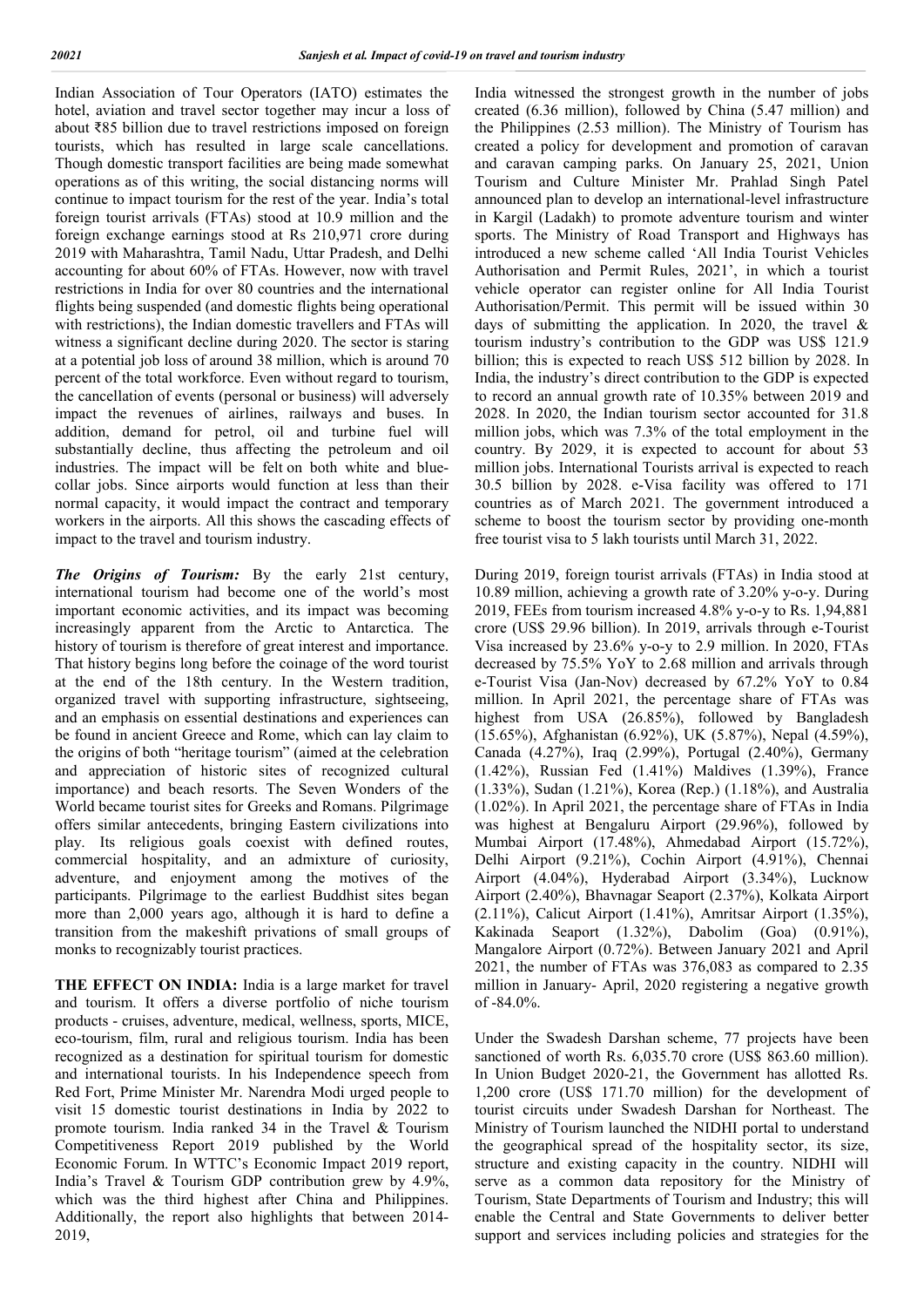tourism sector. As of December 31, 2020, 34,399 accommodation units have been registered on the portal. The launch of several branding and marketing initiatives by the Government of India such as 'Incredible India!' and 'Athiti Devo Bhava' has provided a focused impetus to growth. The Indian Government has also released a fresh category of visa the medical visa or M-visa, to encourage medical tourism in the country. The Government is working to achieve 1% share in world's international tourist arrivals by 2020 and 2% share by 2025. Amid the relaxation provided by the government after the COVID lockdown, the Indian Association of Tour Operators (IATO) has urged the government to finalise a roadmap for resumption of international flights and facilitate evisas and tourist visas. The Indian Railway Catering and Tourism Corporation (IRCTC) runs a series of Bharat Darshan tourist trains aimed at taking people to various pilgrimages across the country.

Subsequently in November end, India introduced a graded relaxation of its visa and travel restrictions for more categories of foreign nationals and Indian nationals. Post the pandemic crisis, the government plans to tap into regional tourism by opening doors for South Asian country tourists. The Government is also making serious efforts to boost investment in the tourism sector. In the hotel and tourism sector, 100% FDI (Foreign Direct Investment) is allowed through the automatic route. A five-year tax holiday has been offered for 2-, 3- and 4-star category hotels located around UNESCO World Heritage sites (except Delhi and Mumbai). Government is planning to boost the tourism in India by leveraging on the lighthouses in the country. 71 lighthouses have been identified in India which will be developed as tourist spots. The lighthouses will feature museums, amphi-theatres, open air theatres, cafeterias, children's parks, eco-friendly cottages and landscaping according to its capacity. India is often termed as the hotspot for bio-diversity and its rich natural heritage is unparalleled in many ways. As of December 2020, the country comprised ~104 national parks and 566 sanctuaries.

The Government of India also announced to develop 17 iconic tourist sites in India into world-class destinations as per Union Budget 2019-20. Ministry of Tourism launched DekhoApnaDesh webinar in April 2020 to provide information on the many destinations and the sheer depth and expanse of the culture and heritage of Incredible India. Until July 2021, 90 webinars have been conducted under the series. On November 4, 2020, the Union Minister of State (IC) for Tourism & Culture Mr. Prahlad Singh Patel inaugurated the "Tourist Facilitation Centre" facility constructed under the project "Development of Guruvayur, Kerala" (under the PRASHAD Scheme of the Ministry of Tourism). In July 2021, the ministry drafted a proposal titled 'National Strategy and Roadmap for Medical and Wellness Tourism' and has requested recommendations and feedback from several Central Ministries, all state and UT governments and administrations as well as industry partners to make the document more comprehensive. In May 2021, the Union Minister of State (IC) for Tourism & Culture Mr. Prahlad Singh Patel participated in the G20 tourism ministers' meeting to collaborate with member countries in protecting tourism businesses, jobs and taking initiatives to frame policy guidelines to support the sustainable and resilient recovery of travel and tourism. The Ministry of Tourism developed an initiative called SAATHI (System for Assessment, Awareness & Training for Hospitality Industry) by partnering with the Quality Council of India (QCI) in

October 2020. The initiative will effectively implement guidelines/SOPs issued with reference to COVID-19 for safe operations of hotels, restaurants, B&Bs and other units. Ministry of Tourism has introduced the Incredible India Tourist Facilitator (IITF) and Incredible India Tourist Guide (IITG) Certification Programme, aimed at creating an online learning platform of well-trained tourist facilitators and guides across the country. The IITF concept is aimed to promote micro-tourism, i.e., tourism in less explored areas of the country. As per the Federation of Hotel & Restaurant Associations of India (FHRAI), in FY21, the Indian hotel industry has taken a hit of >Rs. 1.30 lakh crore (US\$ 17.81 billion) in revenue due to impact of the COVID-19 pandemic.

**Measuring pandemics' impact on the tourism industry using PSVAR:** Our goal is to analyze the impact of the new coronavirus (COVID-19) outbreak on world tourism dynamics. To our knowledge, this study is the first attempt to measure the impact of the current COVID-19 outbreak on tourism worldwide. To estimate the impact of COVID-19′s ongoing outbreak, we model the COVID-19 shocks using time series data for past coronavirus outbreaks; for SARS (2002), H1N1 (2009), and Ebola (2004); and for the past epidemic outbreaks of Hendra (1994), H5N1 bird flu (1997), Nipah (1998), MERS (2012), and H7N9 bird flu (2013). However, COVID-19 is a new type of virus, and it brings much uncertainty connected to the speed of spread, infectious power, mortality rate, and future dynamics of the virus. Therefore, we use the current state of knowledge on the COVID-19 reproduction number (R0) (Kucharski et al., 2020) to calibrate our models for the SARS (2002) and H1N1(2009) variance. To study the impact of COVID-19 on tourism worldwide, we use the heterogeneous PSVAR model as developed by Pedroni (2013). Using the PSVAR model—Ewiews code provided by Luvsannyam (2018) and Goes (2016)—we estimated how the COVID-19 shocks on tourism (arrivals, spending) propagated across world regions. We have a strong heterogeneous sample, so using PSVAR enabled us to estimate the impact of the COVID-19 shock on tourism, depending on the following factors: regionspecific socioeconomic shocks, health system stability, environmental conditions, tourism sector stability, and competitiveness. Following Pedroni (2013), we decomposed the impact of the structural shock (COVID-19) into common shock (effects of COVID-19 outbreak originating in any other region in the sample and propagating to region-specific tourism industry) and idiosyncratic shock. Idiosyncratic shocks show the impact of COVID-19 originating in a memberspecific region on the tourism industry in the same region. As in Biljanovska et al. (2017) and Pedroni (2013), we refer to the measured COVID- 19 effects on the tourism industry as a common component or spill over (common shock), and to an idiosyncratic component as country-specific (idiosyncratic shock).

**Strategy for MICE survival and competitiveness:** A queuing model was proposed to optimise MICE companies in terms of performance in the post-pandemic market. The Kotler's extended marketing mix model may serve as a framework of choice for hoteliers, providing a competitive advantage over the existing participants in the MICE market. This model allows evaluating MICE services from various segments of the market by the in- depth profitability and demand analyses. The five Ps of the marketing mix model are

Product—a hotel in which a business tourist stays and